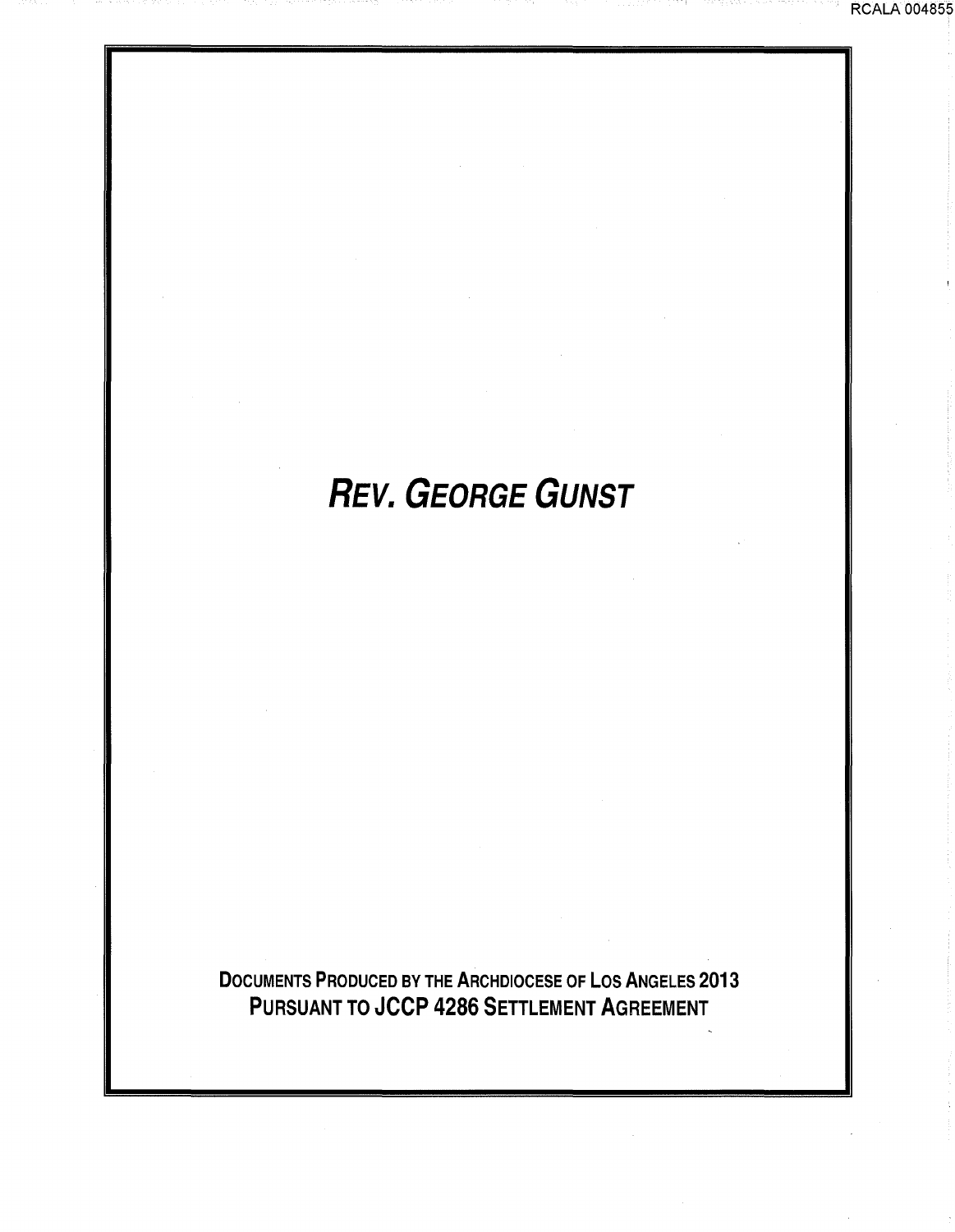# Vicar for Clergy Database

Clergy Assignment Record (Detailed)

# Rev George August Gunst

Current Primary Assignment

Birth Date 1/2/1927 Diaconate Ordination Priesthood Ordination Diocese Name Date of Incardination Religious Community Ritual Ascription Ministry Status canon State Begin Pension Date

Birth Place Bedford, Pennsylvania, USA

4/26/1950 Archdiocese of Los Angeles 11/1/1946

Latin Deceased

Diocesan Priest *Incard Process* 

Age: Deanery:

**Seminary Ethnicity** 

St. John's Seminary, Camarillo English

#### Fingerprint Verification and Safeguard Training

Date Background Check Virtus Training Date

#### Assignment History

| Assignment<br>Deceased                                                                                   | <i><b>Beginning Date</b></i><br>5/25/1995 | <b>Completion Date</b> |
|----------------------------------------------------------------------------------------------------------|-------------------------------------------|------------------------|
| Retired                                                                                                  | 7/31/1990                                 | 5/24/1995              |
| Chaplain-Military, Active Service, U.S. Military                                                         | 1/1/1979                                  | 7/30/1990              |
| St. Kevin Catholic Church, Los Angeles Pastor, Active Service                                            | 1/20/1975                                 | 8/15/1979              |
| St. Catherine of Siena Catholic Church, Reseda Associate Pro Tem, Active<br>Service                      | 12/2/1974                                 | 1/19/1975              |
| Sick Leave                                                                                               | 8/24/1974                                 | 12/1/1974              |
| St. Linus Catholic Church, Norwalk Pastor, Active Service                                                | 6/12/1972                                 | 8/23/1974              |
| Sacred Heart Catholic Church, Pomona Associate Pastor (Parochial Vicar),<br><b>Active Service</b>        | 1/22/1970                                 | 6/11/1972              |
| St. John the Baptist Catholic Church, Baldwin Park Associate Pastor<br>(Parochial Vicar), Active Service | 8/29/1969                                 | 1/21/1970              |
| St. Anne, Santa Ana Associate Pastor (Parochial Vicar), Active Service                                   | 4/10/1969                                 | 8/28/1969              |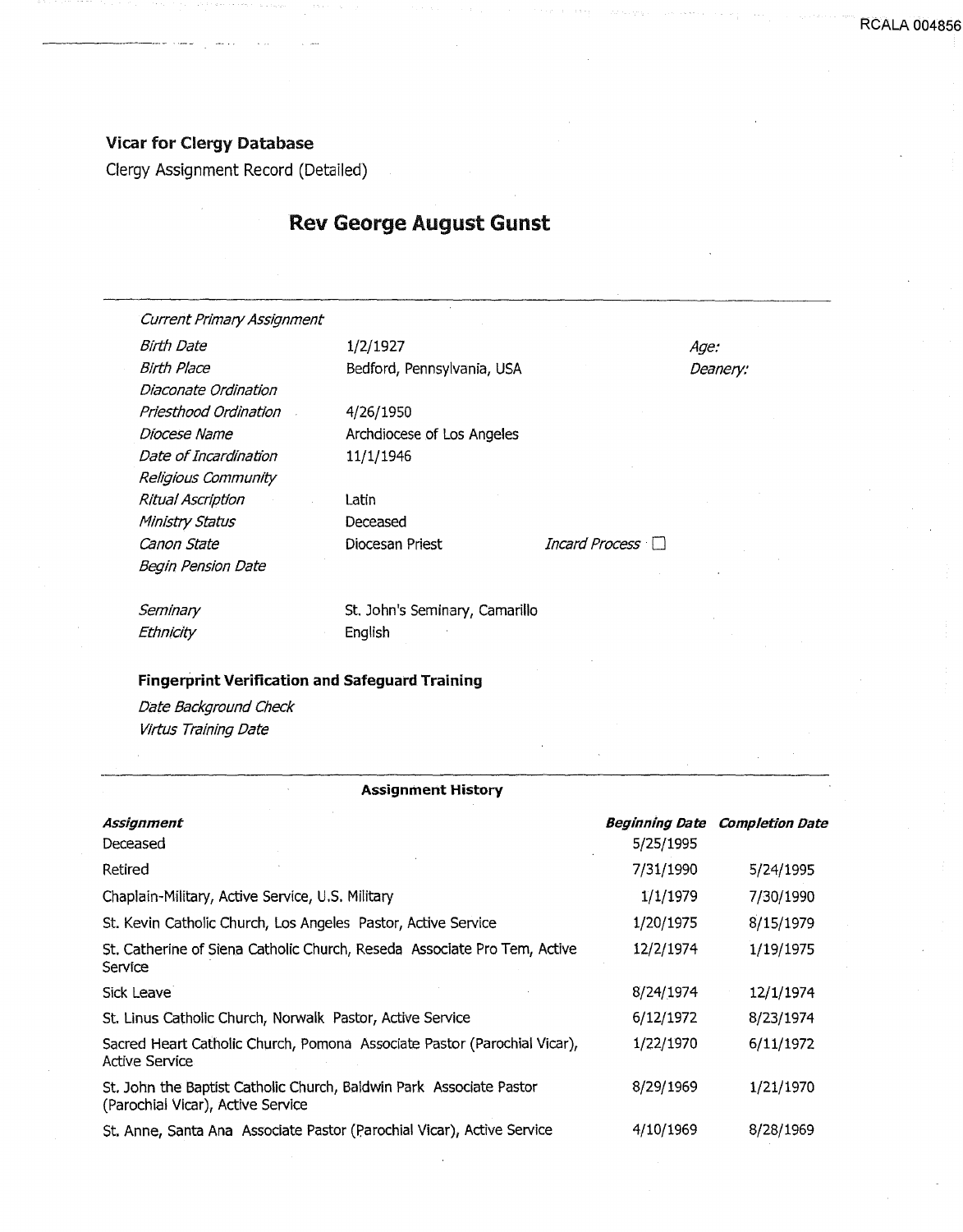**RCALA 00485** 

| Chaplain-Military, Active Service, U.S. Military                                                             | 5/13/1967 | 4/9/1969  |
|--------------------------------------------------------------------------------------------------------------|-----------|-----------|
| St. Charles Borromeo Catholic Church, North Hollywood Associate Pastor<br>(Parochial Vicar), Active Service  | 2/1/1965  | 5/12/1967 |
| St. Alphonsus Catholic Church, Los Angeles Associate Pastor (Parochial<br>Vicar), Active Service             | 5/15/1964 | 1/30/1965 |
| St. Anne Catholic Church, Santa Monica Associate Pastor (Parochial Vicar),<br>Active Service                 | 6/4/1963  | 5/14/1964 |
| Our Lady of Victory Catholic Church, Los Angeles Director, Active Service,<br>At Our Lady of Victory Mission | 8/6/1960  | 6/3/1963  |
| Resurrection Catholic Church, Los Angeles Associate Pastor (Parochial<br>Vicar), Active Service              | 8/6/1960  | 6/3/1963  |
| Nativity Catholic Church, El Monte Associate Pastor (Parochial Vicar),<br><b>Active Service</b>              | 1/18/1955 | 8/5/1960  |
| St. Michael Catholic Church, Los Angeles Associate Pastor (Parochial<br>Vicar), Active Service               | 3/13/1952 | 1/17/1955 |
| St. Leo Catholic Church, Los Angeles Associate Pastor (Parochial Vicar),<br><b>Active Service</b>            | 5/9/1950  | 3/12/1955 |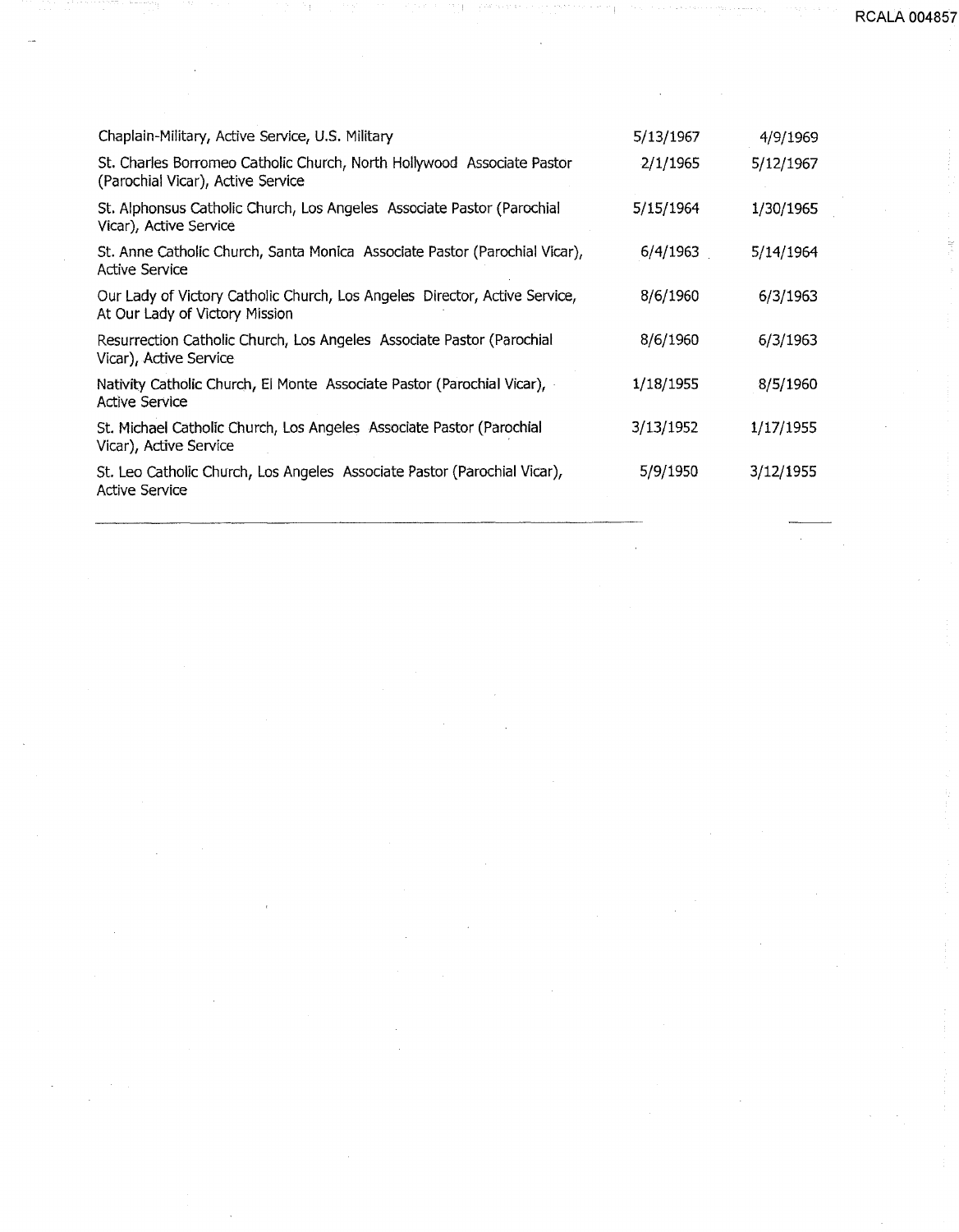76 I **!5S1NZ5 SH·AD 82** cs~ez

# COt .'Y OF LOS ANGELES SHERIFF'S DEPARTMENT

DATE May 16, 1963

RCALA 004858

OFFICE CORRESPONDENCE FILE NO. Z-904 696

FROM: E. L. Reeknor, Lt. Norwalk Station Juvenile Bureau TO: F. W. Rosenberg, Chief Detective Division

#### SUBJECT: MISSING JUVENILE - INVOLVING CATHOLIC PRIEST

On the morning of May 15, 1963, Sgts. Mike Guttierez and Lena Ra **Hoyd** interviewed Rev. George A. Gunst, a priest in charge of Our Lady of Victor Chapel at the corner of Union Pacific and Herbert, L.A. 23, in regards to the activities of REDACTED REDACTED, F/W, Missing Juvenile, under the above file number.

Father Gunst states that he met Judy at the Las Palmas School for Girls at East Los Angeles. He stated that he was not well acquainted with her there because the protestant girls were never allowed to attend catholic services. In regards to REDACTED most recent missing report, he states that she called him a couple of days after she left home, but that she did not tell him where she was staying, however, he thought she was staying somewhere in the colored area of Los Angeles. REDACTED arrived at his house at  $13\overline{1}6$  S. Herbert on Sunday afternoon in a cab. He paid the cab fare and states that it was between  $$5$  and  $$6.00$ . He acknowledges that he had received phone calls from REDACTED parents, but that he did not call them to tell them that she was there. He allowed her to sleep in an empty house across the street at REDACTED (This house used for Youth Activities, but unoccupied).

On Monday, he states that  $REDACTED$  looked through the papers at employment ads, and that in the afternoon, he gave one of his parishioners, a women living at  $_{-\sim}^{\text{REOACIED}}$ REDACTED., some money and had her take REDACTED to buy some clothes. He states that he gave the woman, not REDACTED the money. He acknowledges that REDACTED parents called him on Monday, and that he told them that he had not seen her. He claims to have called her parents a couple of times during the time REDACTED vas missing, although they say they had never received a call from him. He further stated that he just couldn't go out and tell the police that REDACTED was there because word would get around that he had "finked" on her.

When questioned as to what REDACTED may have told him about her problems at home, he stated that she just said that she and her mother did not get along, but that REDACTED said it was strictly her REDACTED, fault. He went on to say that REDACTED, just wanted to be on her own, and he couldn't see why they didn't let her go out on her own and get a job; we could find her place to stay.

Father Gunst inquired during the interview if a missing report was the same as a warrant, say for Petty Theft. He stated that he was sleeping when the officers arrived to pick up  $REDACTED$  that  $\frac{1}{2}$  and several other teenagers were in his home; that REDACTED · answered the door and then called him.

Toward the end of the interview, he stated that at some previous time the authorities at Las Palmas had told him that REDACTED had been severely beaten by his step-father, and states that in March when  $REDACTED$  previously came to his home, that  $REDACTED$  also had told him that her step-father had beaten her. However, in the beginning of the interview

CONTENTS F. W. Resembers NOTE

CCI 008014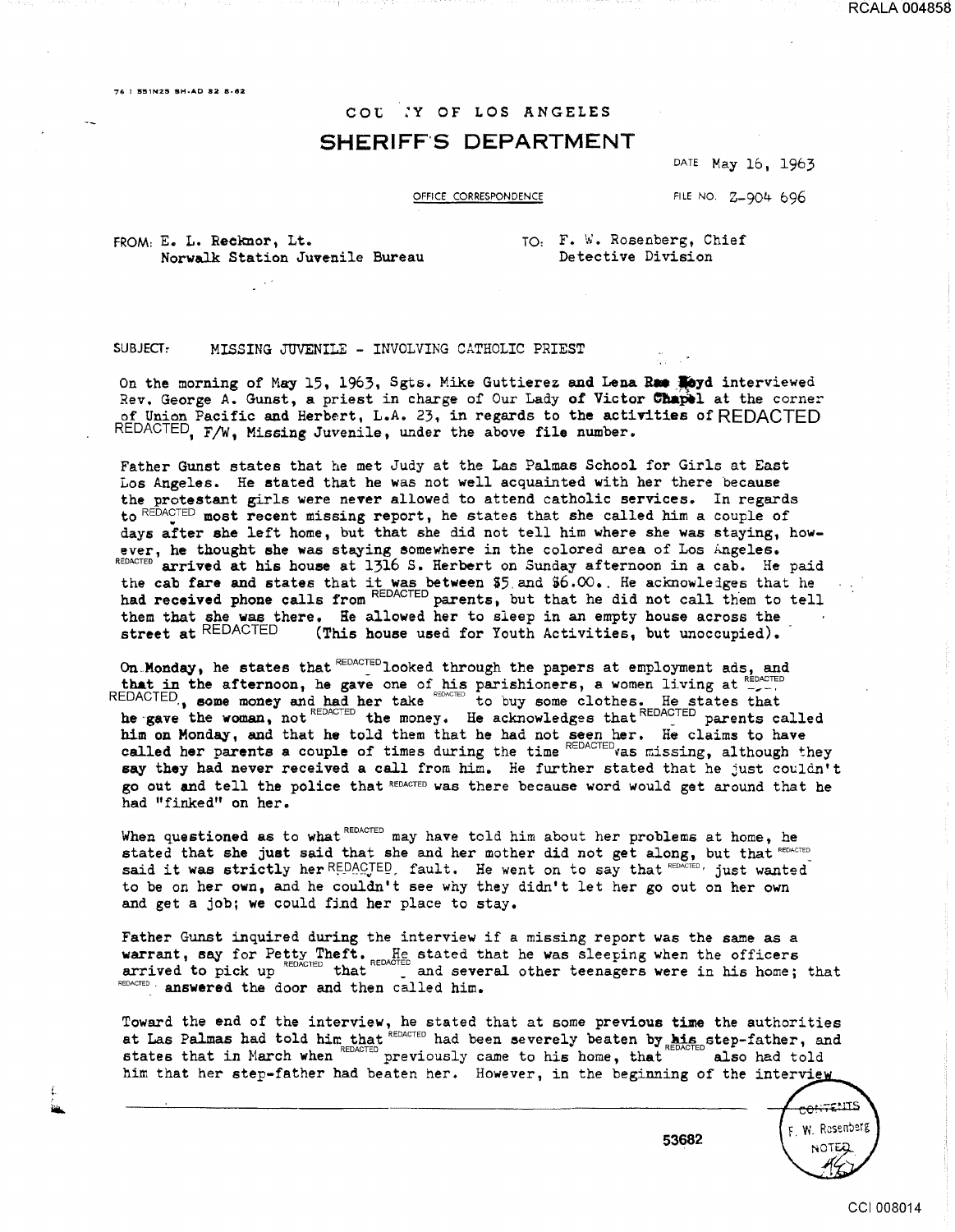## 5-16-63 - 2 - Z-904- 696

REDACTED when he was questioned quite closely as to what he had mentioned nothing concerning this beating. had told him about her problems.

REDACTED was interviewed both before and after our interview with Father Gunst, and the following is the gist of this statement; states that she left home in one of the family cars and went to the home of a REDACTED a col the family cars and went to the home of a REDACTED had met at Las Palmaa School for Girls, who lives in the vicinity of 135th & Central. She states that she does not remember for sure, but she believes she salled Father Gunst on the same day she left home, and says that on that ocsaster believes, he told her that she should go home. She states that she stays the REDACTED home, Tuesday, Wednesday, and Thursday; that she slept the next two still of Friday and Saturday, in parked cars in the vicinity of the REDACTED 1 **home, and she shedded** she took a cab to Father Gunst's home. She stated that he paid with any Tare, which was somewhere around \$5.00, and that on Sunday night, he gave her a sleeping bag, and allowed her to sleep in a house across the street from where he lived.

She states that on Monday she looked in the papers in Father Gunst's home in an effort to find a job, and that she made some phone calls from there pertaining to jobs. She states that on Monday afternoon, Father Gunst gave her \$15; that she took a bus and went to Atlantic Square by herself, where she purchased a capri outfit, shoes and skirt with which to go job hunting. REDACTED further stated that the \$3.00 that she still had in her wallet was the balance of the money that Father Gunst had given her. She was questioned closely as to who she went shopping with, and denied that there was anyone with her at any time.

She states that on Monday evening, she and several other teenagers, boys and girls, were in the home of Father Gunst, that Father Gunst was sleeping when the officers arrived, and that she called him to the door.

#### **REDACTED**

further states that in the early part of March, on a previous runaway under fill REDACTED she had come to Father Gunst's home, where he had allowed her to sleep in his home inside. She was questioned as to sleeping arrangements, and stated that Father Gunst slept in his room, and she slept on a couch in the living roee.

are<br>Subject's parents, a Mr. and Mrs. REDACTED Mr. REDACTED is a REDACTED attached to the Central Division.

Subject's parents are exceedingly disturbed over Father Gunst's actions in this matter. They state that they called Father Gunst the evening of the first day that subject was missing, and that he stated that he had a phone call from her, but did not know where she was. There were subsequent phone calls from the parents to Father Gunst throughout the time that was missing. They state that on Monday, May 13, they talked to Father Gunst at approximately 11:30 in the morning, at which time he told them that he had had a phone call from REDACTED. on Sunday, at which time she told him that their car was parked in the vicinity of l35th & Central Avenue, in front of a bowling alley; and that the car had a flat tire. He again stated that he had not seen REDACTED Mr. REDACTED states that he again called Father Gunst's that he had not seen REDACTED Mr. REDACTED states that he again called Father Gunst's<br>residence, somewhere around 5:30 to6 PM, Monday afternoon, and that a young girl residence, somewhere around  $f, f$  coo  $f, f$ , nonday are noon, and these a young grill<br>answered, and he was sure it was  $REDACTED$  is voice. He states that **he aaked immediately** to speak with Father Gunst, questioning him again as to whether **EC had seen her,** and at this time told Father Gunst that if REDACTED called him again, to tell her that they were prepared to prosecute to the fullest extent of the law anyone who was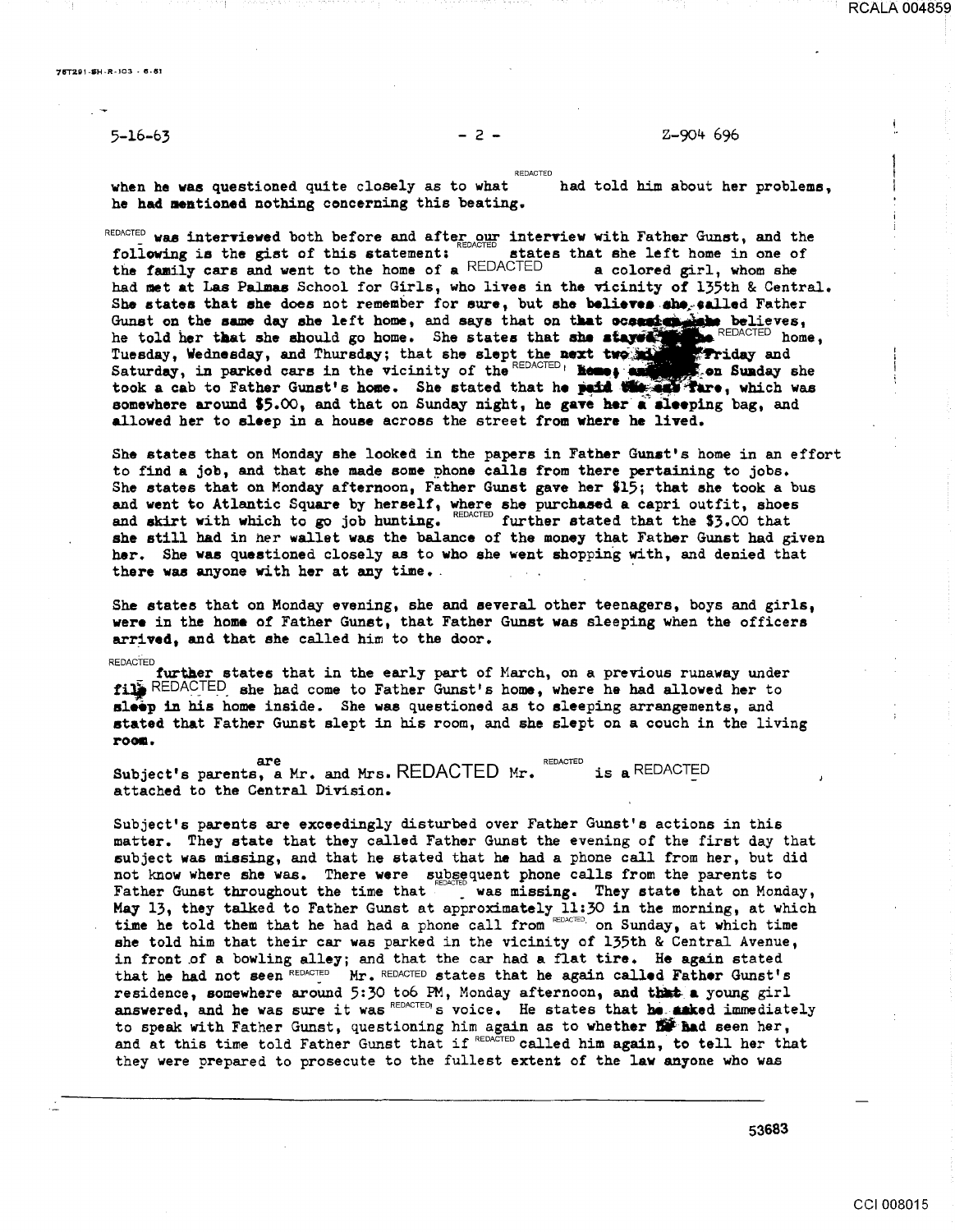# $5 - 16 - 63$

### Z-904 696

haboring her. Mr. REDACTED states that upon completing this phone call, he immediately called the Norwalk Station, stating that he was sure that  $k_{\text{EONCE}}$  was at Father Gunst's home, and requesting a check be made there.

As a result of this phone call, the East L.A. Station was requested to check Father Gunst's home, which they did, and at this time was in the home, and was picked up and detained.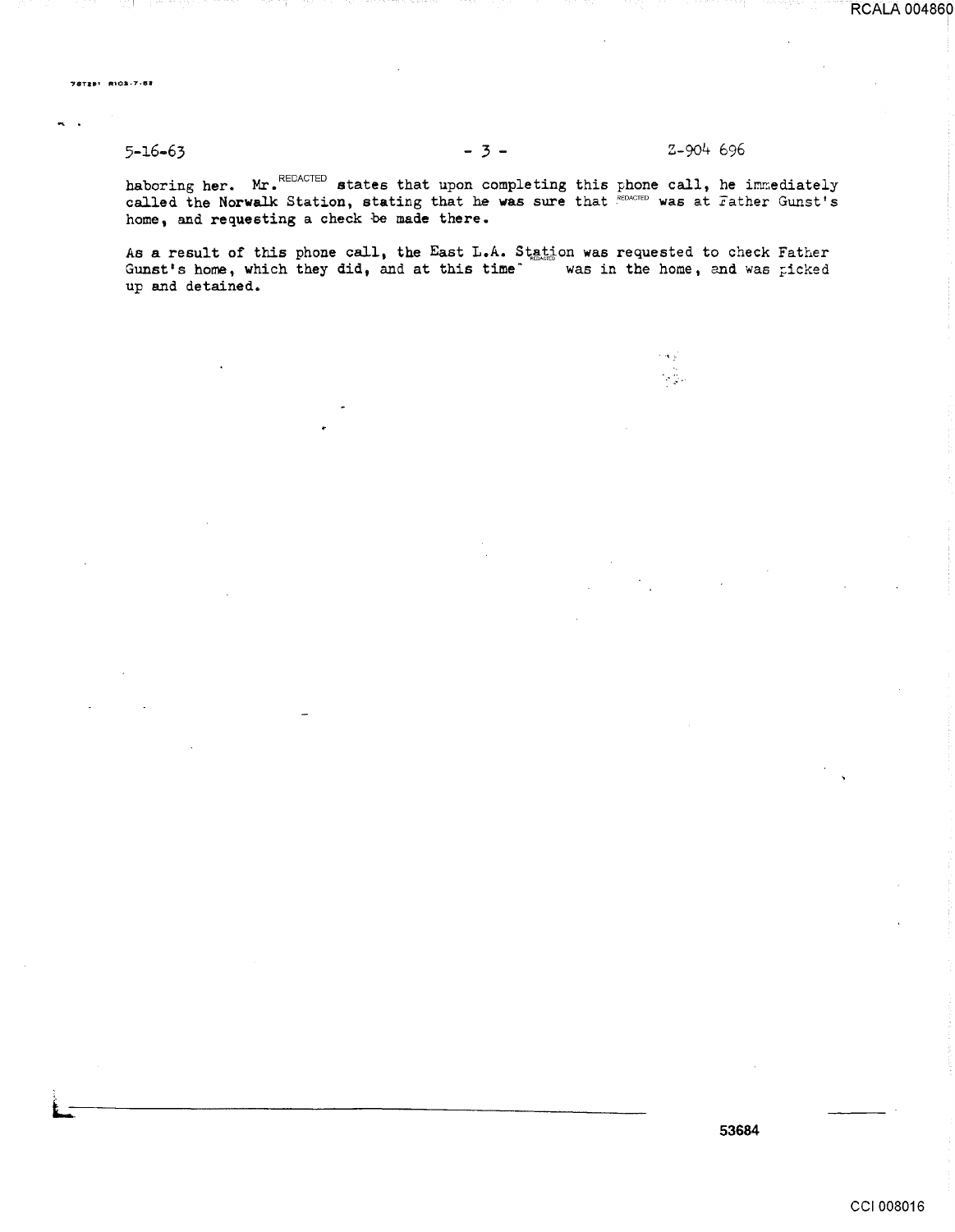**RCALA 004861** 

Msgr. John Rawden

Dear Nemsigner:

This is to complain about the conduct of Father George Gunst, paster of St. Linus Church in Norwalk. I am a priest, and I am Writing andnjneusly, as I am too cewardly to give my name.

There are many complaints alleged against him by his parishioners -- and  $\overline{1}$  understand that a petition is being eirsulated at present to ask his removal. But I limit myself to seferal that have especially been breught to my attention.

As you know, he has the mame of being dedicated to working with addicts. It seems that he has dedicated himself almest exclusively to rehabilitating two teen-age girls, who are constatly in the rectory and who go with him frequently in his camper on overnight trips. He has been seen intericated with them too.

The parish is greatly neglected, I am told. Fr. Gunst# is away a lot; and the other priests are following in his neglectful habits.

What I would like to suggest is that you appoint a  $#$  priest of great integrity as an associate in St. Linus, and ask him to report to you from time to tame as to what he finds there. I could hardly expect you to take as Gospel truth what you receive from an anonimous sourse.

Yours in Christ

April 17, 1974

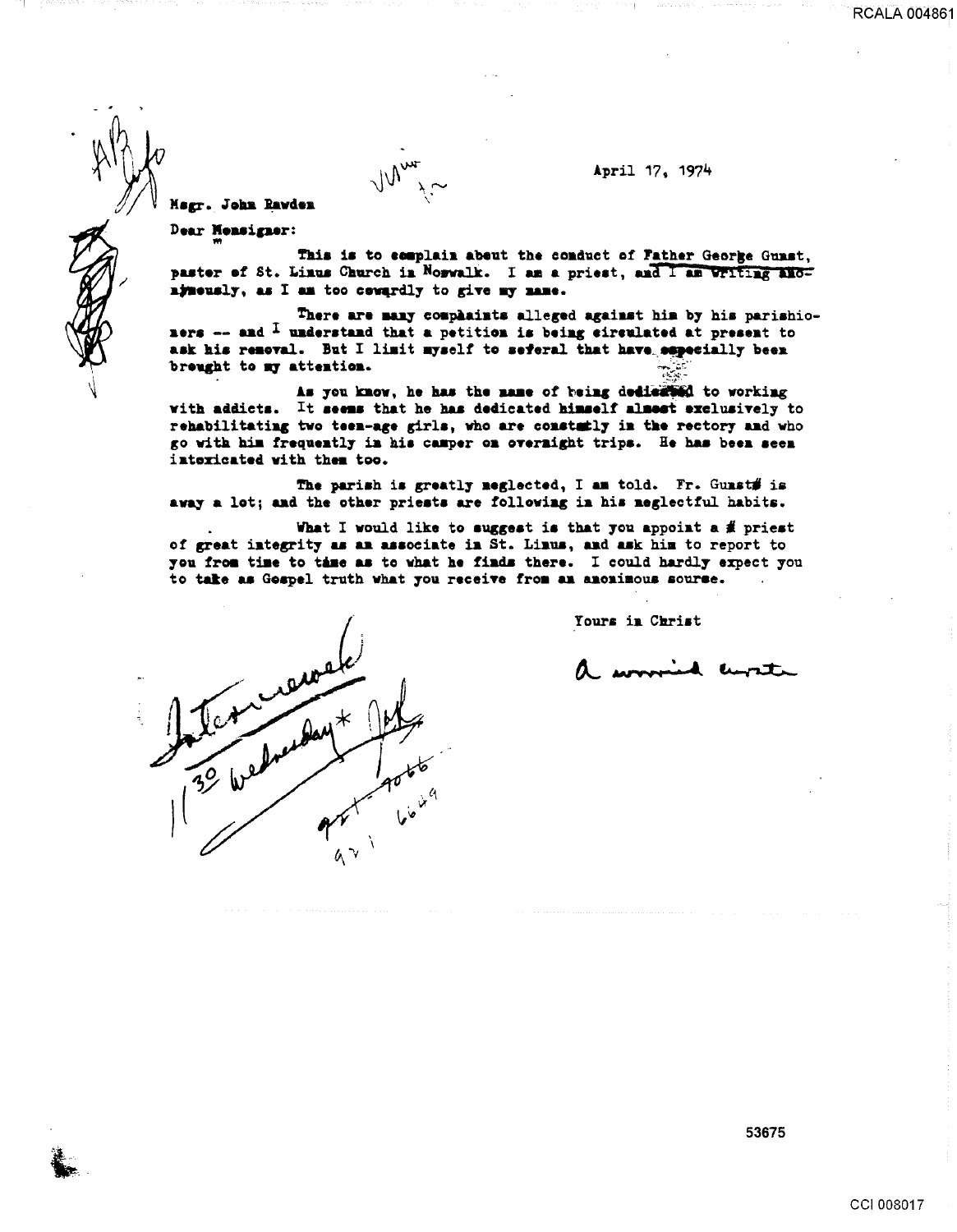$\mathbf{j}$ 

 $\bar{z}$ 





Rev. Msgr. John Rawden 1531 West 9th St. Los Angeles, 90015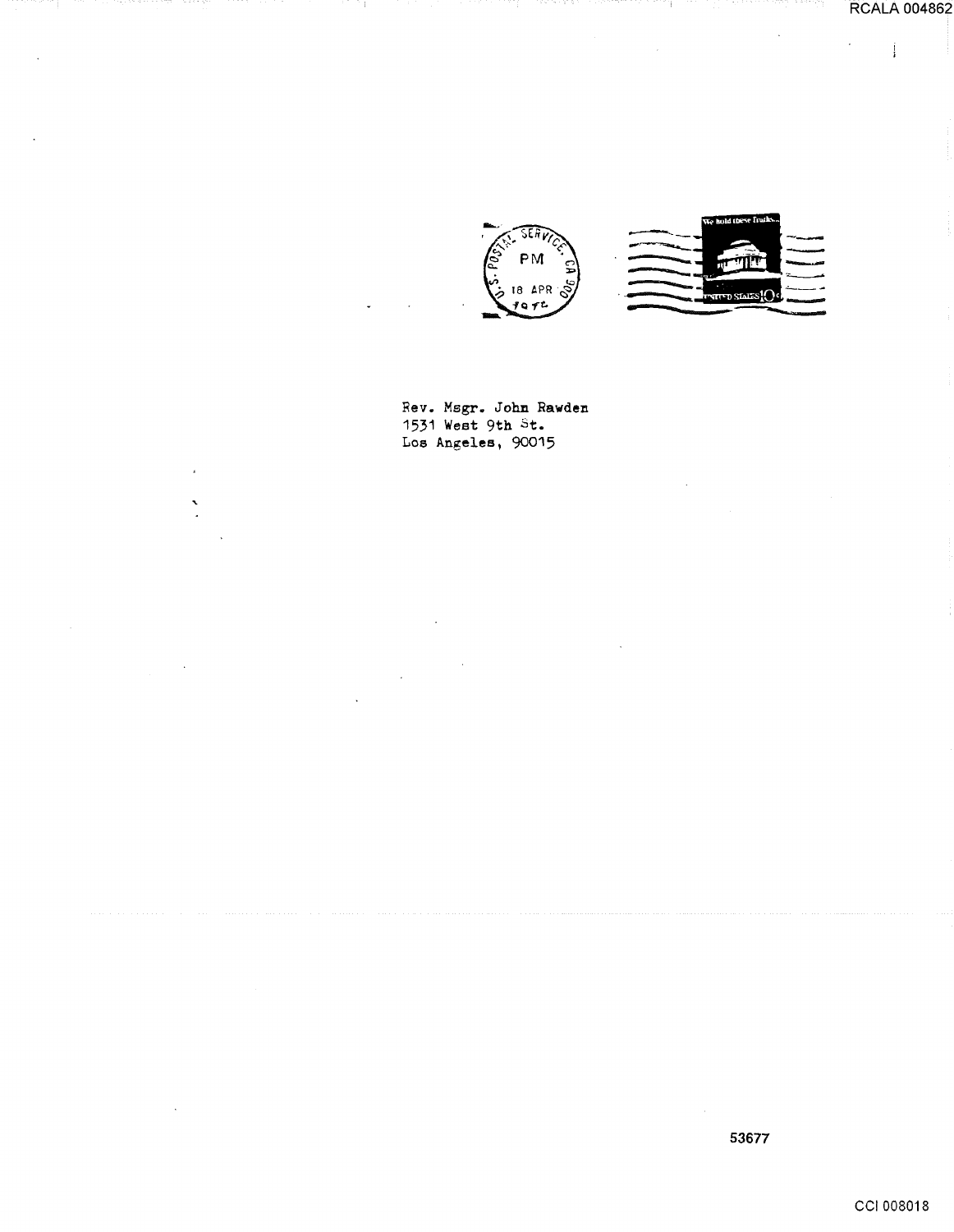#### CONFIDENTIAL

ll May 74

#### YOUR EMINENCE

Thursday, 9 May 74 a delegation from St Linus, Norwalk came to Immaculate Conception in the evsning to lodge complaints against their pastor, Father George GUNST.

- 1. Young ladies (REDACTED ) frequently spend the night in the Rectory in sleeping bags - they are immodestly dressed in public and in the Rectory;
- 2. Father Gunst has appeared intoxicated on several occasions in the presence of members of this delegation;
- 3. Fr. G is frequently absent from the parish he has absented himself from major parochial functions and celebrations;
- 4. His interests are extraparochial (Indians in Arizona, Navy activities, drug abuse activities)
- 5. There are five automobiles for three priests frequently the young ladies mentioned above are drivers of parochial cars;
- **6. There is a rumor going around the parish that the people are supporting a "brothel"** i.e. the Rectory;
- 7. Father G. has already indicated that he will not be available for the farewell to Sister REDACTED, the principal of the school for many years, on Sunday, May 19th;

These seemed like very good people - all active in the parish and members since its incettion in 1961.

Bishop Ward and I brought most of the above to Father Gunst's attention about two weeks ago.

I doybt if this matter can be corrected at St Linus by Father Gunst.

*J\_::.;?,*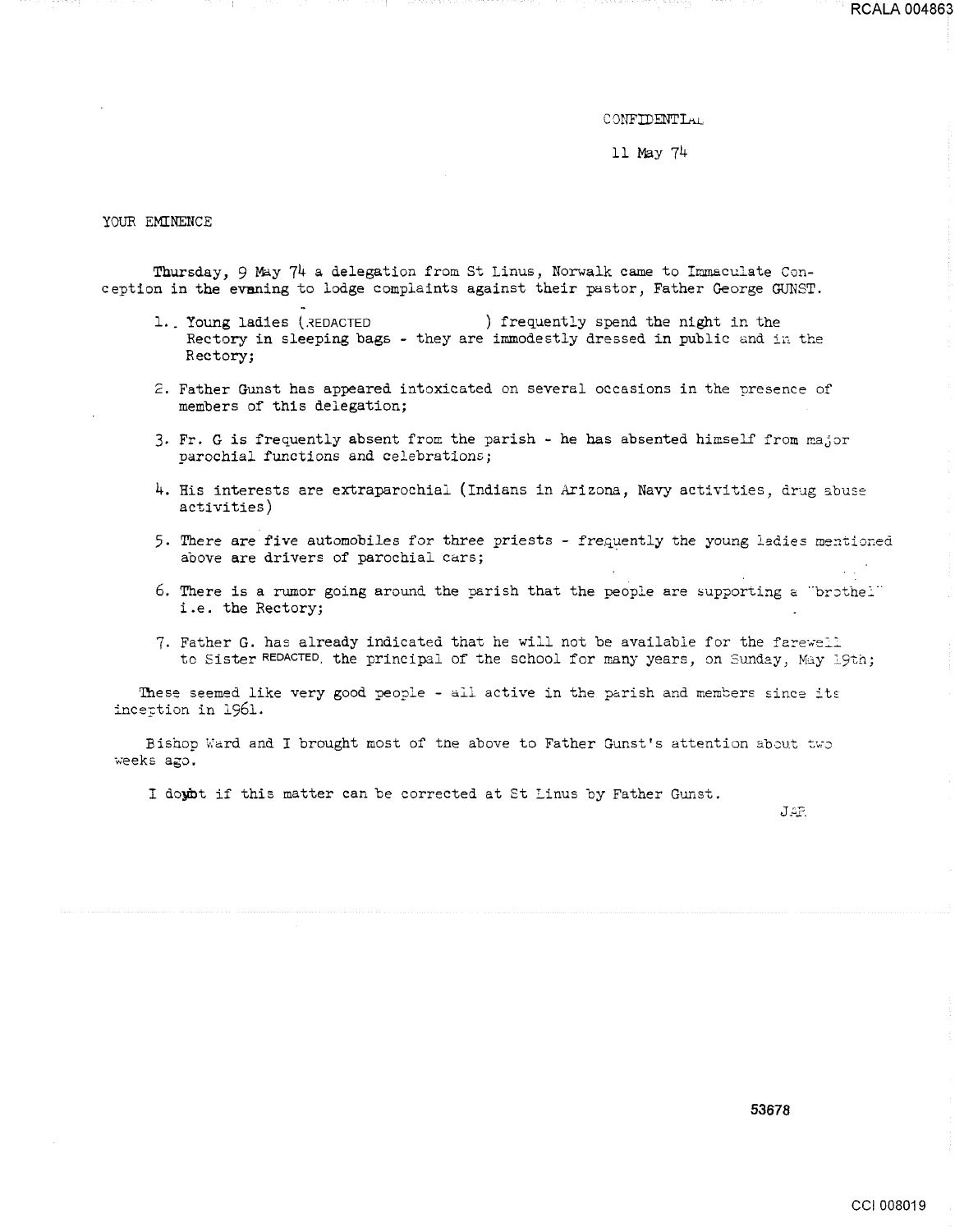I thank<br>Speak with<br>hui Turchy  $\overline{1}$ 

of the film had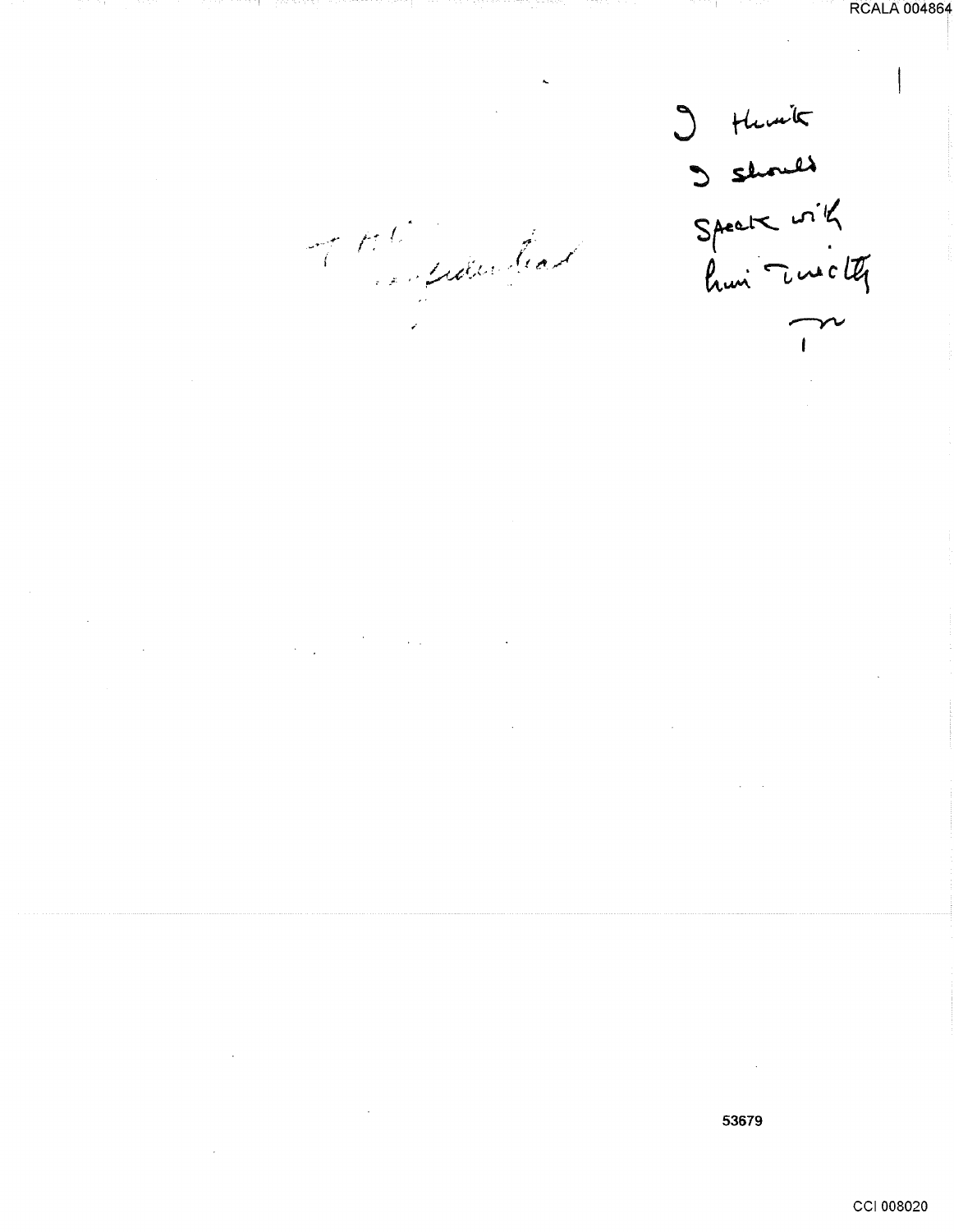#### CONFIDENTIAL

JAR

RCALA 004865

18 July 74

ARCHBISHOP

As a result of a call from a parishoner $\overline{P}$  in St Linus and confirmation with the the associate, Father REDACTED, I telephoned Father REDACTED REDACTED requesting that he go to the rectory and, in your name, ask Father Gunst to accompany him to the St Jude Rehabilitation Center.

It seems that there was a public incident in the presence of children in the playground of intoxication.

Father Gunst ia now at St Jude's. I would recommend that we insist on his admission to a Guest House.

REDACTED

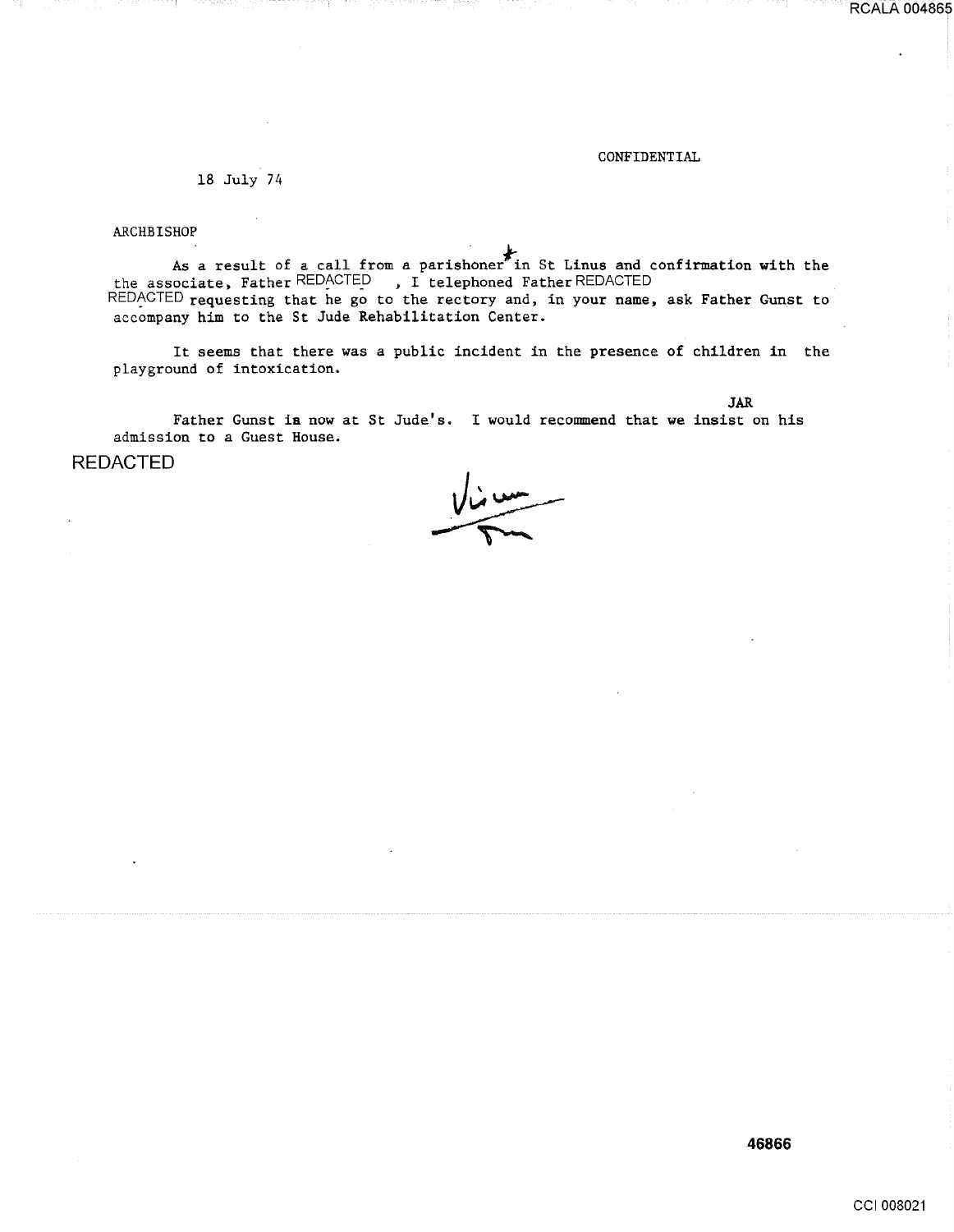$k_0, k$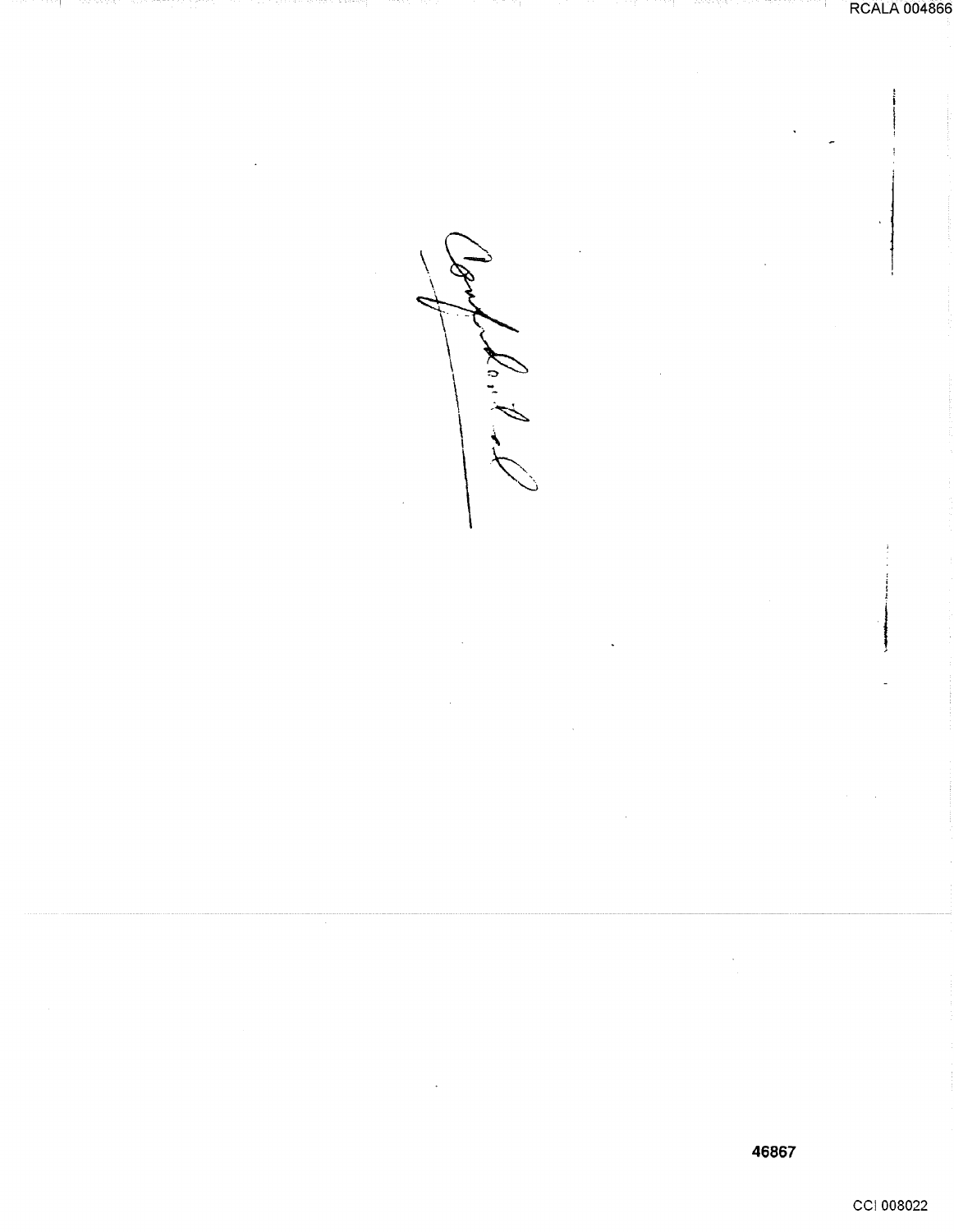intentes 27 July 74  $3 -$ 

Archbishop

I feel that these counselors are incorrect in their recommendations i.e. that Father G. return to St Linus.

The following summarizes the history of this case over the past year or so:

- 1. Two priests asked to be transferred from St Linus;
- 2. Navy commitment of two weeks arrived intoxicated uncertain as to
	- whether  $\bigotimes$  served or not reported to us by Naval authorities;
- 3. Complaints from parishoners referred to the recoty as a "house of ill repute";
- 4. Father Gunst officially warned by Bishop Ward and me;
- 5. Absenteeism from the parish;
- 6. Public spectacle of intoxication in the presence of children;
- 7. Arrested for driving-under influence about three weeks ago.

My recommendation is that he be sent to Guest House immediately, with the understanding that he will not return to St Linus.

Further, I recommend that Father REDACTED be appointed ADM pro temp, for a period of at least six months to test his competency for a permanent appointment there.

JAR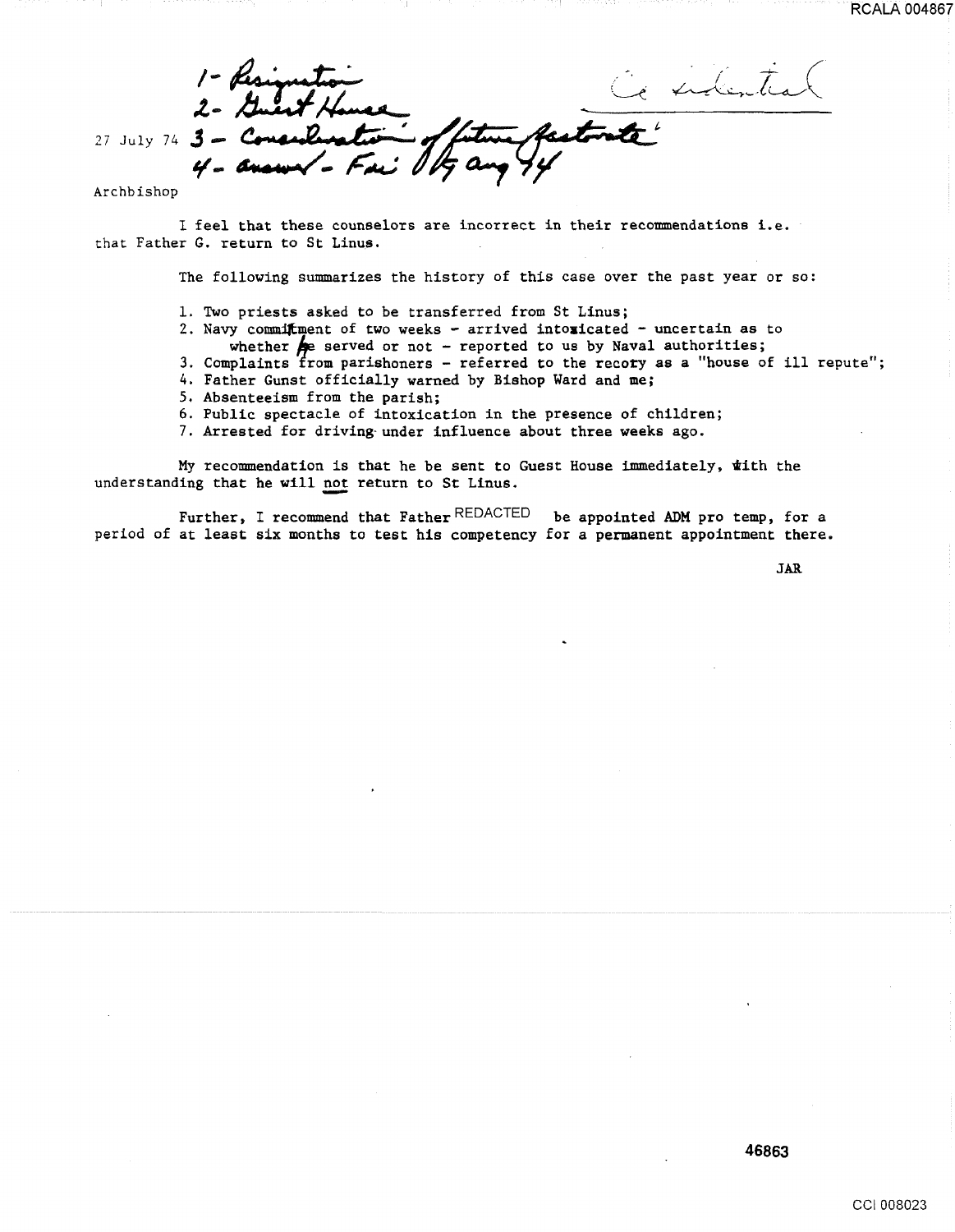12967 BELFAIR STREET • NORWALK, CALIFORNIA 908SO • PHONE 921-7066

August 10, 1974

His Eminence Cardinal Manning 1531 W. Ninth St. Los Angeles, Ca. 90015

Your Eminence:

Msgr. Rawden has indicated that I should resign as pastor of St. Linus. Since the only comment you made in regard to my staying here was, "Maybe you won't want to go back there," I would like to receive an indication from you as to what you think regarding a resignation.

It is my feeling that I should not resign until I have had the opportunity to speak to you about it. That way I will know more fully the ramifications of my actions and what I can expect in the future.

I therefore submit my resignation as pastor of St. Linus Church in Norwalk, to beeome effective upon speaking to you personally (by telephone or, at my expense in person), and providing that at that time you wish to receive said resignation.

I realize that it will be some days after I go to Rochester that you will return from vacation, but since there will be a pro-tempore administrator here anyway, I don't see any need to rush my resignation.

Sincerely in Christ,

George A. Gunst

c.c. Msgr. Rawden REDACTED

46850

RCALA 004868